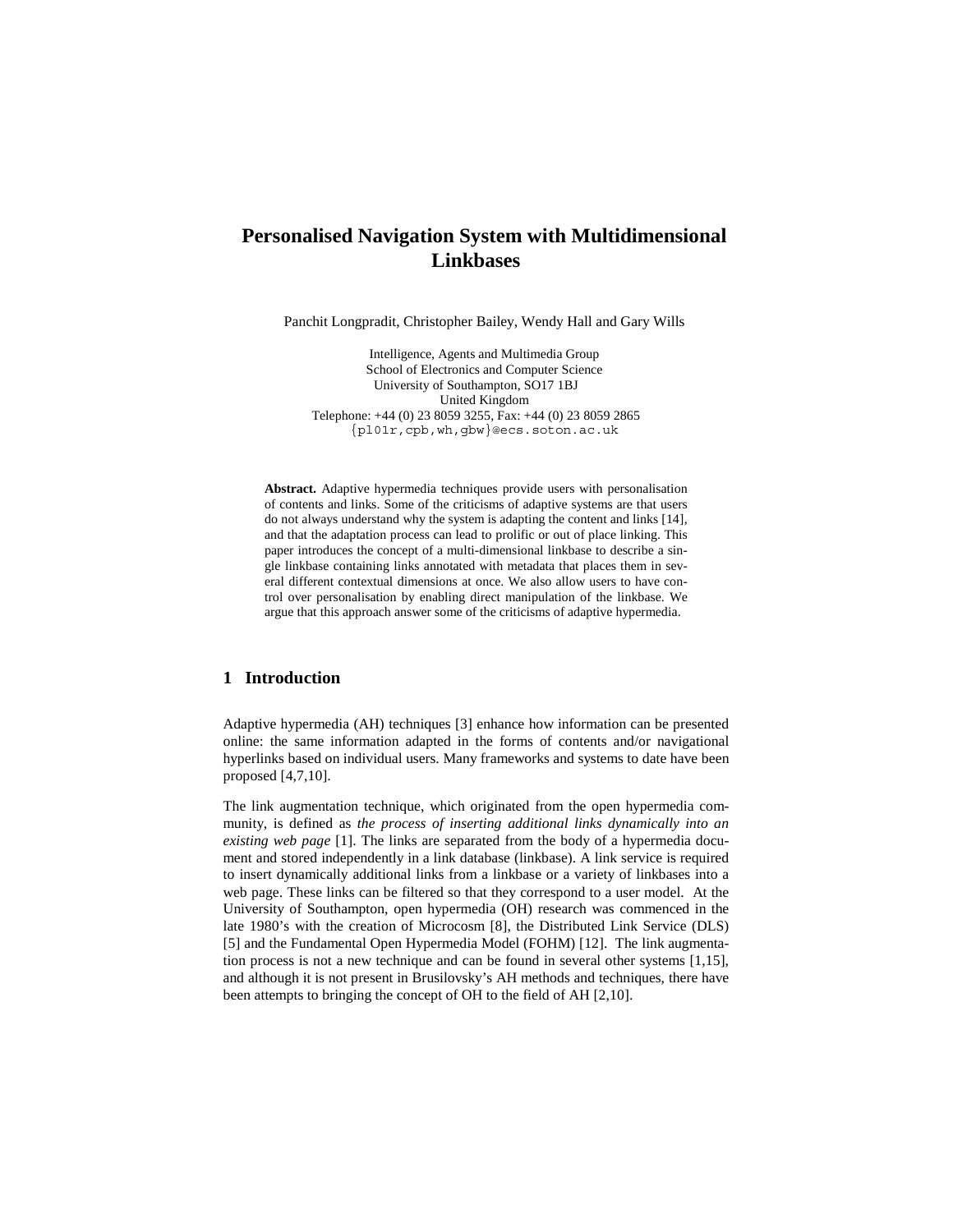FOHM, is a model of open hypermedia with contextual structures used to describe the structure of hypertext objects and their associations between data. It has a notion of ndimensional context which can be attached to the hyperstructure, and defines the contexts in which that structure is visible. FOHM has also been used to implement AH by encoding adaptive rules in the context mechanism. Auld Linky (formerly Auld Leaky), is a contextual link server designed to store and serve FOHM structures [13]. Auld Linky can be used to respond to requests for link matching dynamically and to provide flexibility in modelling hypermedia structures such as navigational links, tours, level of detail and concept structures and as such is particularly useful for the implementation of adaptive hypermedia.

In this paper we introduce the concept of a multi-dimensional linkbases to represent different dimensions of expertise in a single linkbase. This concept builds on and extends the contextual structures of FOHM and is implemented using Auld Linky.

## **2 A Multi-Dimensional Linkbase (MDL)**

The motivation for this research stemmed from our hypothesis that in a domain where there are many different categories of users such as novice, beginners, and advanced learners (and some stages in between) within a given context, or where there are many expertise dimensions required in the subject domain, the concept of a multidimensional linkbase can be beneficial. For instance, a user who is a skilled English historian but has no expertise in Asian history requires a different links presentation from a user who might be an Asian historian but has limited knowledge about English history. Within this context, we believe that it is essential to take into account the representations of links from different dimensions of expertise. We regarded this as the concept of multi-dimensional linkbases. It is defined as a concept that different sets of links or linkbases are treated as different dimensions of expertise. So for example one Link could be annotated as a member of the expert group while another in the same linkbase could be annotated as a member of the novice group. At the same time users are provided with control over the presentation and personalisation of links.

#### **3 Personalised Navigation System with MDL(s)**

The concept of a MDL has been put into practice by the development of a web-based personalised navigation system, called an inquiry-led personalised navigation system (IPNS). Users are provided with navigational tools that map properties about their expertise onto contextual dimensions, each of which can be enabled or disabled, facilitating flexibility and reducing the problem of link overload. In IPNS the links are classified by types of information and their relationships [11] and by the functions of links. In addition to the *Expertise MDL*, we have introduced two more linkbases; namely *Inquiry* and *Glossary*. Although these are implemented using the same FOHM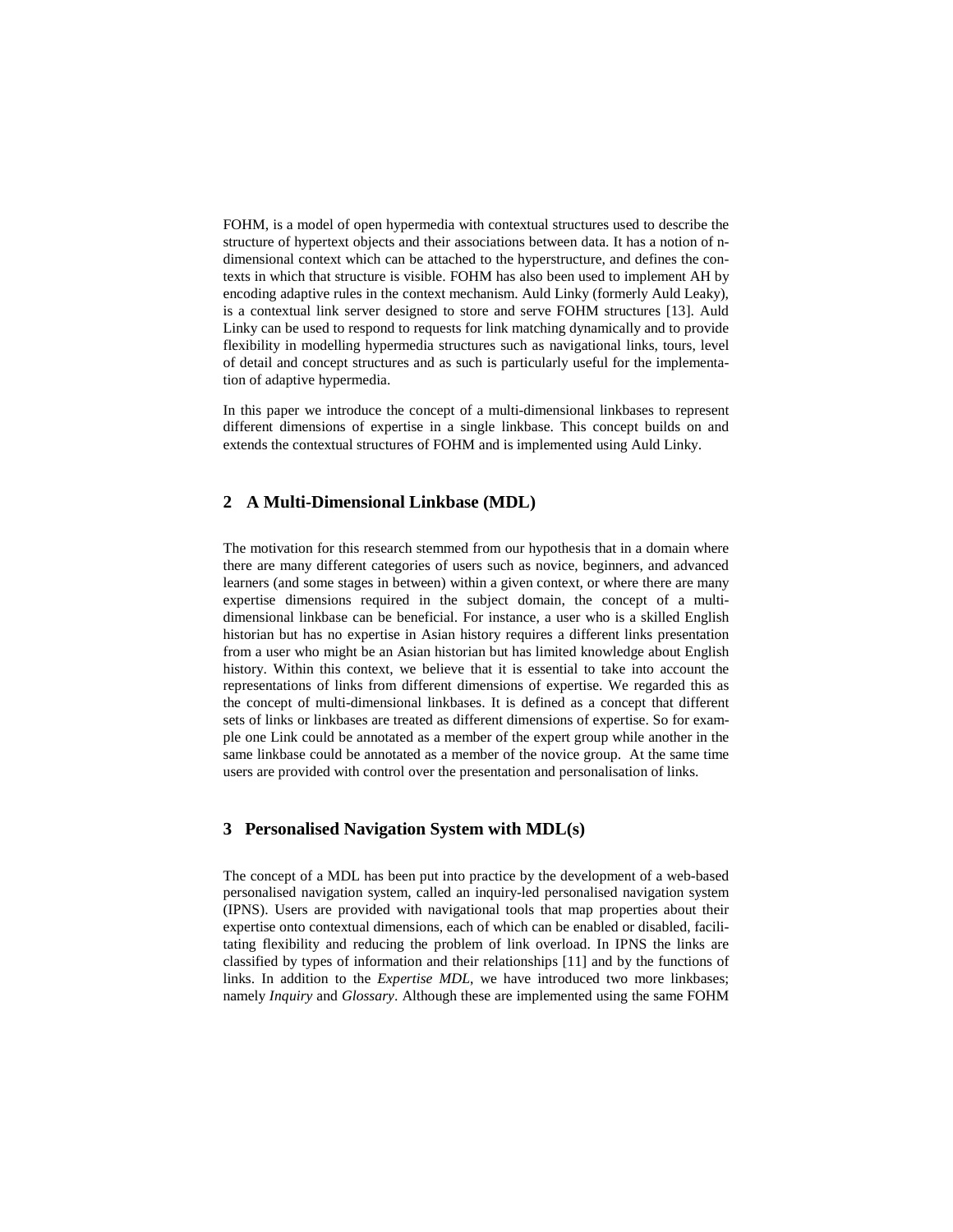structures they are not multidimensional in our current implementation. Both provide the user with more navigational functions.

- *An Expertise MDL* comprises referential links that relate a keyword in a context to its additional explanation. The Expertise MDL comprises three dimensions of expertise – Subject links (sub classified into raw materials, operations and output, which the user has the option of having 'beginner', 'advanced', 'no links', and 'all links'), Language links (allow users to observe some of the keywords in a chosen language, English, Latin or Spanish), and Learning Style (simply implemented to provide users with a selection between inter-active and non-interactive versions). These Expertise links are augmented into existing pages based on user's levels of expertise and individual user model.
- *An Inquiry linkbase* consists of structural and/or associative links depending on a keyword it is representing in the author's own defined ontology. Based on the 'keyword-based retrieval system', these links are to help users find what they want to know through searching.
- *A Glossary linkbase* embodies another set of referential links. Based on Microcosm philosophy, the user can highlight a word/phrase and request matching links.

The links in the IPNS application are all held in one of the three linkbases. If no links are chosen by using the provided tools users will only notice the ordinary structural links to navigate between pages. Links within the document are dynamically added depending on their selection in the MDL and other linkbases. A single MDL contains the source and destination information for all links in its group. Individual links within MDL can have one or many sources and/or destination. The Context object in FOHM determines the visibility of links. Auld Linky performs the context culling process and returns the remaining links in a given context for a particular user. Figure 1 describes an overall picture of how different arrays of MDLs are provided in the system.

#### **4 Discussion**

The benefits of the link augmentation technique are that the separation of links from documents enables the links to be created, added, or modified without any effect on the original document, and that despite the text being modified or moved around, the links still function [1]. However, its conventional process centres the link insertion on known or visited keywords, which can inevitably result in common problems such as too many links inserted into an existing hyperdocument – 'prolific linking' [6], a situation when every keyword becomes a generic link [1], and irrelevant or out of place links where the links fail to support the document's context [9]. Furthermore, despite AH techniques offering personalisation of contents and links to users, one of the criticisms of adaptive systems is that users are prevented from having the control of the system's action [14]. With these issues in mind, we hypothesise that representing the different dimensions of expertise and allowing users to have direct control of the visi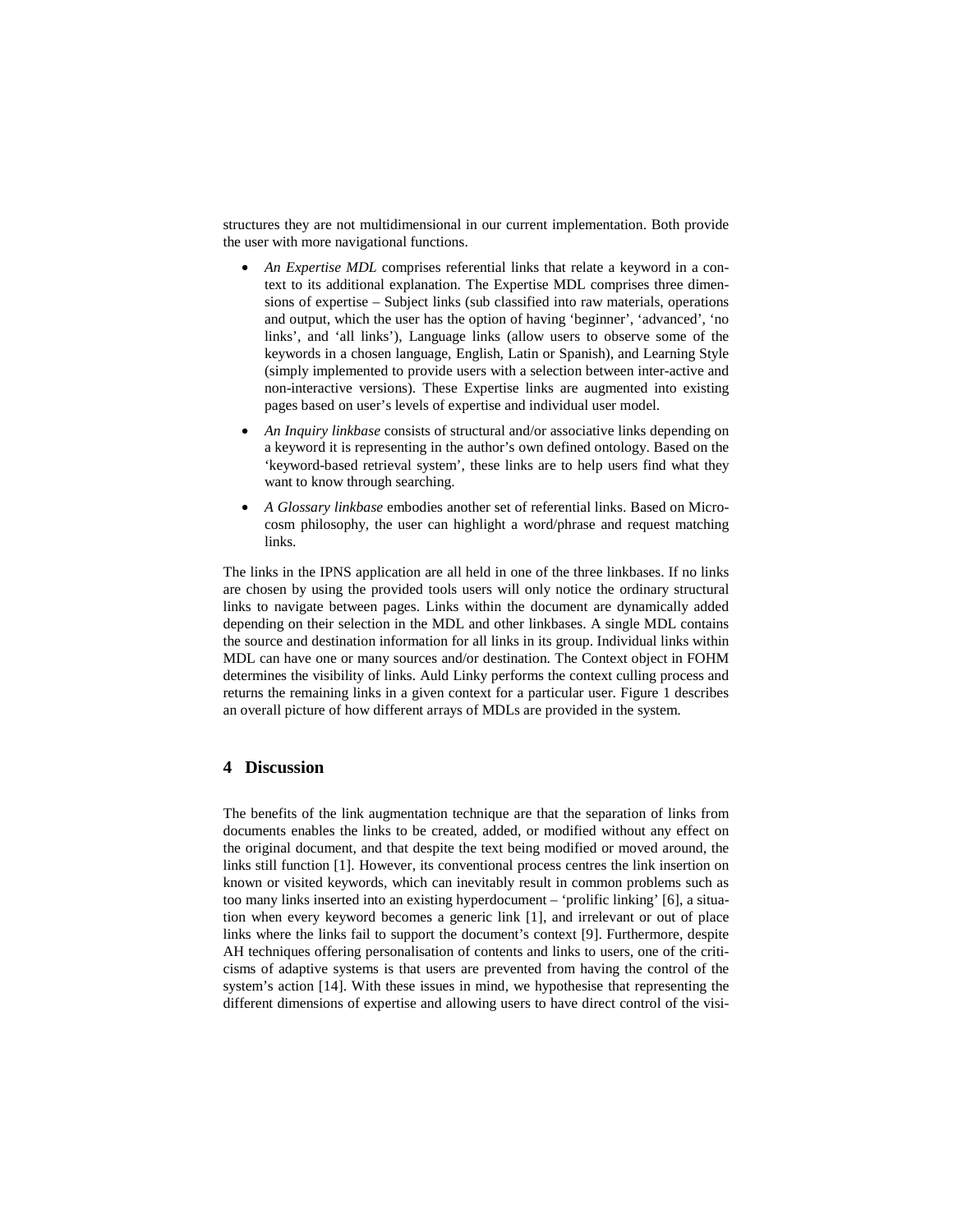bility of links can rectify the traditional problems with link augmentation and AH systems. In addition, this concept provides users with greater flexibility as the links displayed are chosen by the users and not automatically detected and generated by the system. We believe that presenting links based on the users' own selection allows them to perceive the behaviour of the working system and empower them by letting them decide whether or not to make use of the functionality offered.

# **5 Conclusions and Future Work**

This paper presents an inquiry-led personalised navigation system based on a concept of a multi-dimensional linkbase. It is a concept where arrays of links signify dimensions of expertise and each of these offers links presentation based on the user profile. IPNS is an attempt to offer navigational links according to users dimensions and levels of expertise. We have developed three linkbases based on our link classification, namely an Expertise MDL and Inquiry and Glossary linkbase, and consider that representation of links from different dimensions of expertise will resolve the problems with prolific and out of place links and facilitate the flexibility. Users are also provided with the inquiry-led tools which enable them to personalise links presentation, each of which can be enabled or disabled; hence facilitating flexibility and reducing user's 'too-many-irrelevant-additional links' syndrome. It was implemented in a specific domain as a personalised web-based system; however, it can also be enhanced to facilitate shareability and reusability issues when it is further developed in a web services environment. FOHM and Auld Linky are the main technologies of our implementation. Future work will be looking at a more formal evaluation of the prototype to confirm whether our concept is applicable and meaningful to users and to establish what is the extent and limit of this understanding.



**Figure 1 Multi-Dimensional Linkbases (MDLs)**